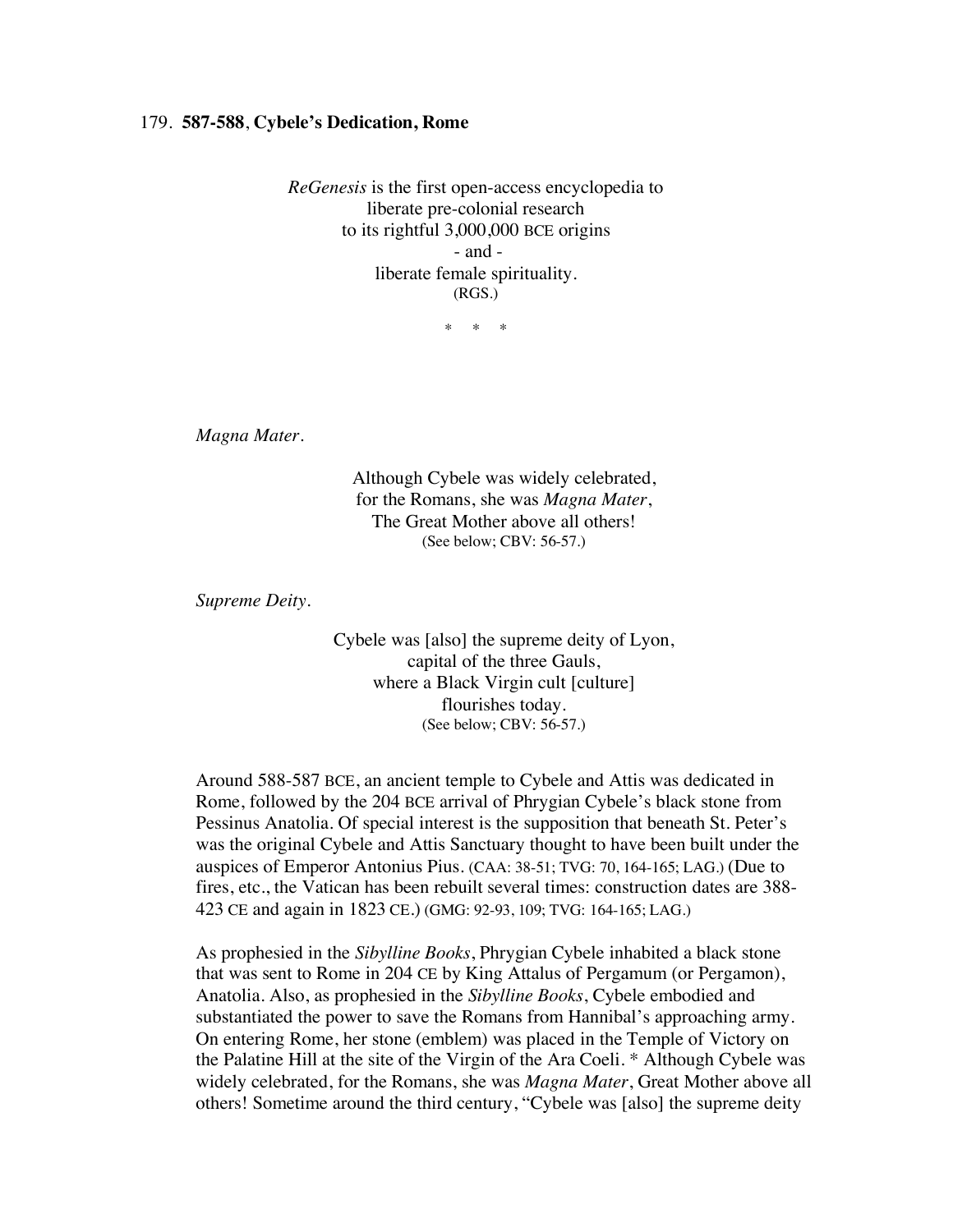of Lyon, capital of the three Gauls, where a Black Virgin cult [culture] flourishes today." (CBV: 56-57.)

\* (Around 191 BCE, she may have been transferred to the Temple of the Magna Mater?)

Further considerations about Cybele's origins and the numerous spellings of her name. The Anatolian Hittites evolved out of the Assyrian merchants that immigrated to Kanesh, or modern Kultepe near Kayseri. The Assyrian capital was Hattusa/Bogazkoy that also comprised Buyukkale. According to leading studies, Cybele was later consolidated with the Phrygian goddess from Buyukkale. Her roots or origins are from the goddess Kubaba. (TCOP: 154-9.) Will Roscoe adds that "the etymology of Cybele's name [is] from the Neo–Hittite Kubaba (Lydian: *Kuvava [*also *Kuvavs* or *Kuvavas*]) and the Phrygian Matar Kubileya (POG: 198) [or Kubeleya]." (RGS: 1400, Cybele and Buyukkale-Bogazkoy, Anatolia).

Mark Munn provides an excellent etymological summary of Kubaba – Kybebe Kubeleya – Kybele – Cybebe – Cybele Rhea – Magna Mater.

The Greeks as we have noted, knew her [Kubaba] as a goddess of Lydians and Phrygians, and called her Kybebe, while the Lydians pronounced her name *Kuvavs* or *Kuvavas* (MGA: 120). ... At practically the same time [5<sup>th</sup>] and  $6<sup>*</sup>$  century BCE] that Kybebe appears, references to Kybele appear in Greek sources, and there are indications that the two names were alternative appellations of the same divinity. Later the Greek and Latin authors explicitly treat the names of Kybebe and Kybele (also *Cybebe* and *Cybele* in Latin) as interchangeable and equate both with the Mother of the Gods, Rhea, and Magna Mater (MGA: 120-121). [Mark Munn suggests that] the present understanding of Anatolian languages allows Kybele to be explained as a development, via Phrygian *Kubeleya*, from the older name of Kubaba (MGA: 122). (MGA: 120-127.)

Benko adds to the above with additional keywords that might also be useful for further research endeavors. Although Cybele dates to 6000 BCE, the most obvious ancestor is Hittite Kubaba. (TVG: 70, n. 132.)

[Later] the center of Cybele's worship was in Pessinus, where the sacred stone, believed to have fallen from heaven (from *pesein* 'to fall'), was worshipped as the goddess (n. 133). She also ruled over Mount Ida near Troy, and for this reason the Romans also called her the Idean Mother. It was from here (or from Pergamum) \* that the Romans brought her statue to Rome in 204 BCE to help them overcome Hannibal. The young Scipio, accompanied by married women, received the goddess at Ostia \*\* and gave her to the women who took her to Rome. There 'the women passed the goddess from hand to hand', one to another in succession,' and eventually brought her to the Palatine, where later a temple was built in her honor, the ruins of which are still visible. The Romans also instituted the festivities called Megalensia to be held in her honor in April (TVG: 70). **\*** (Also, known as Pergamon.)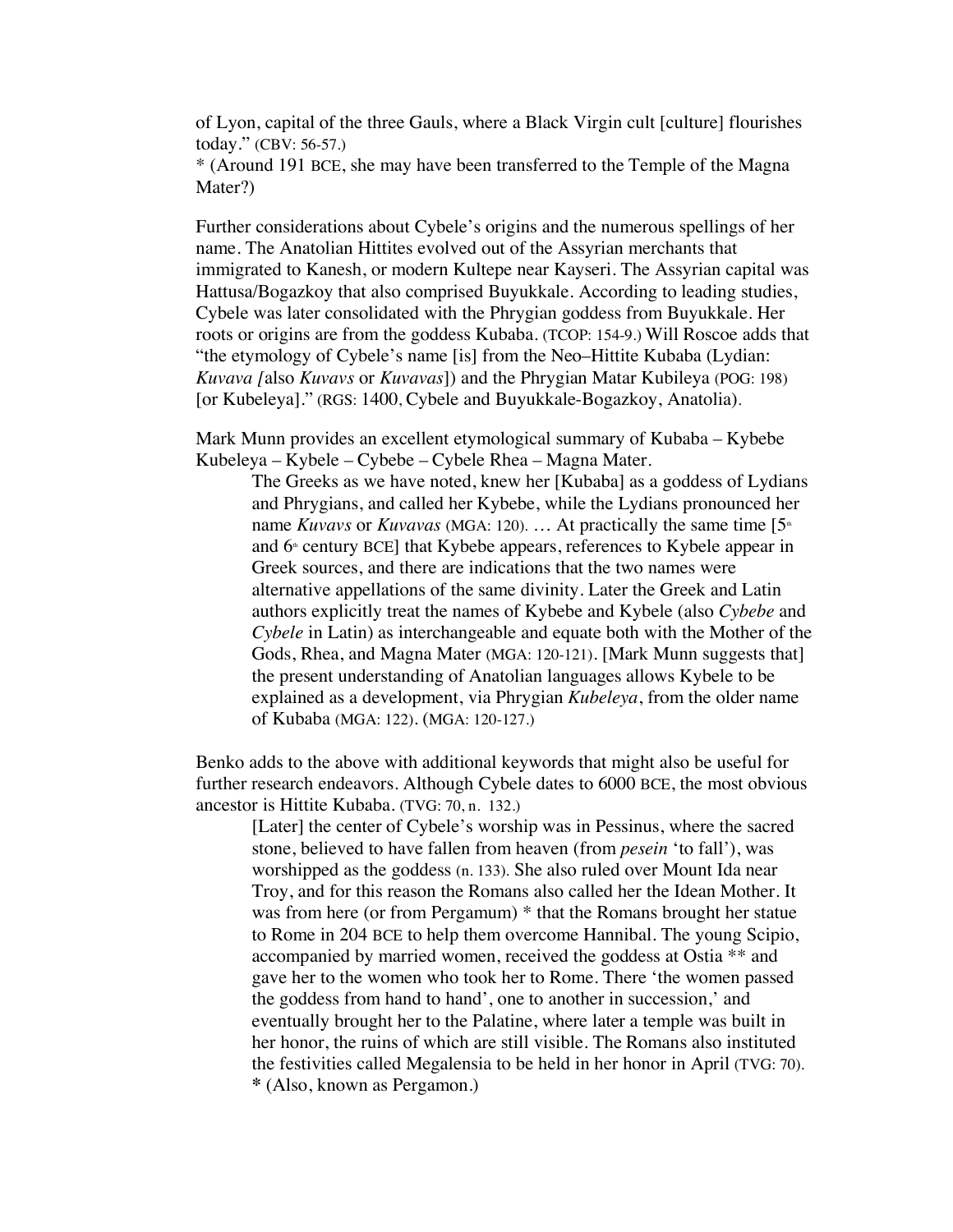**\*\*** In 386 BCE, ancient Rome founded the small harbor colony of Ostia (later a significant Roman city) located at the multifaceted seaport at the mouth of the Tiber, 20 miles outside of Rome.

Further Cybele research: 3500, Anatolia, Arinna and Other Goddesses; 3000- 2000, Anatolia Kubaba and the Hittites; 1400, Cybele and Buyukkale-Bogazkoy, Anatolia; 1184, Hittites and Trojan War 1050-850, Kubaba and Kubat, Anatolia; 750-650, Cybele and King Midas; 588-587, Cybele's Dedication, Rome; and 200, The Great Cybele Magna Mater at Santoni Sicily. (RGS.) (For CE entries see: 324, St. Peter's Basilica; 432-440, Santa Maria Maggiore; 410, Cybele and Fall of Rome; 1207-1273, Rumi and Mother; and 1870, Lyon's Basilica Built Over Cybele's Pagan Temple.) (RG.)

Further Kubaba/Kybele/Cybele research: 3500, Anatolia, Arinna and Other Goddesses; 3000-2000, Anatolia Kubaba and the Hittites; 1400, Cybele and Buyukkale-Bogazkoy, Anatolia; 1184, Hittites and Trojan War; 1050-850, Kubaba and Kubat, Anatolia; 750-650, Cybele and King Midas; 588-587; 204, Cybele to Rome; 200, The Great Cybele Magna Mater at Santoni Sicily; and 200, Greece and Pergamon, Anatolia. (RGS.) (For CE entries see: 37-48, Mary and Pagan Goddesses; 324, St. Peter's Basilica; 432-440, Santa Maria Maggiore; 410, Cybele and Fall of Rome; 1207-1273, Rumi and Mother; and 1870, Lyon's Basilica Built Over Cybele's Pagan Temple.) (RG.)

Further Anatolian plus Hittite research: 7250-6150, Çatal Hüyük, Anatolia (Central Turkey); 7100-6300, Cathedra Goddess of the Beasts, Çatal Hüyük, Anatolia; 7040-3500, Hacilar, Anatolia; 4400-2500, Kurgan Invasions Bring Catastrophic Destruction to Old Europe; 4000, Alaca Hüyük, Anatolia; 3500, Anatolia, Arinna, and Other Goddesses; 3000, Founding of Troy; 3000-2000, Anatolia, Kubaba and the Hittites; 2500, Troy, Anatolia; 2000, Anatolia; 2000, Indo-European Tribes; 1790-1700, Goddess of Kultepe, Anatolia; 1450-1260, Hattusa and Yazilikaya, Anatolia; 1400, Cybele and Buyukkale/ Bogazkoy, Anatolia; 1320, Palestine - Assyria - Exodus of Hebrews from Egypt; 1260, Hittites, Anatolia; 1200, Perge, Anatolia; 1200-1000, Phrygians in Anatolia: 1184, Hittites and Trojan War, c. 1200; 1100-800, Mediterranean Dark Ages; 1050-850, Kubaba and Kubat, Anatolia; 750-650, Cybele and King Midas, Anatolia; 650-550, Anatolia; 630-620, Goddess Kore, Izmir Turkey; 585-300, Lydia Replaces Phrygia, Anatolia; 282-263, Demeter's Priene Temple, Anatolia; 204, Cybele to Rome; 200, The Great Cybele: Magna Mater at Santoni Sicily; and 200, Greece and Pergamon, Anatolia. (RGS.)

Further research on the correlation of Cybele to the Virgin Mary: 37-48 Virgin Mary and Pagan Goddesses. (RG.)

For a recent deconstruction of earlier works on Cybele, see Lynn E. Roller's study, In Search of God the Mother: The Cult of Anatolian Cybele. Through the utilization of archaeology, culture monuments, votive offerings, epigraphical, and literary evidence, Roller analyzes Cybele relative to numerous complex cultures including: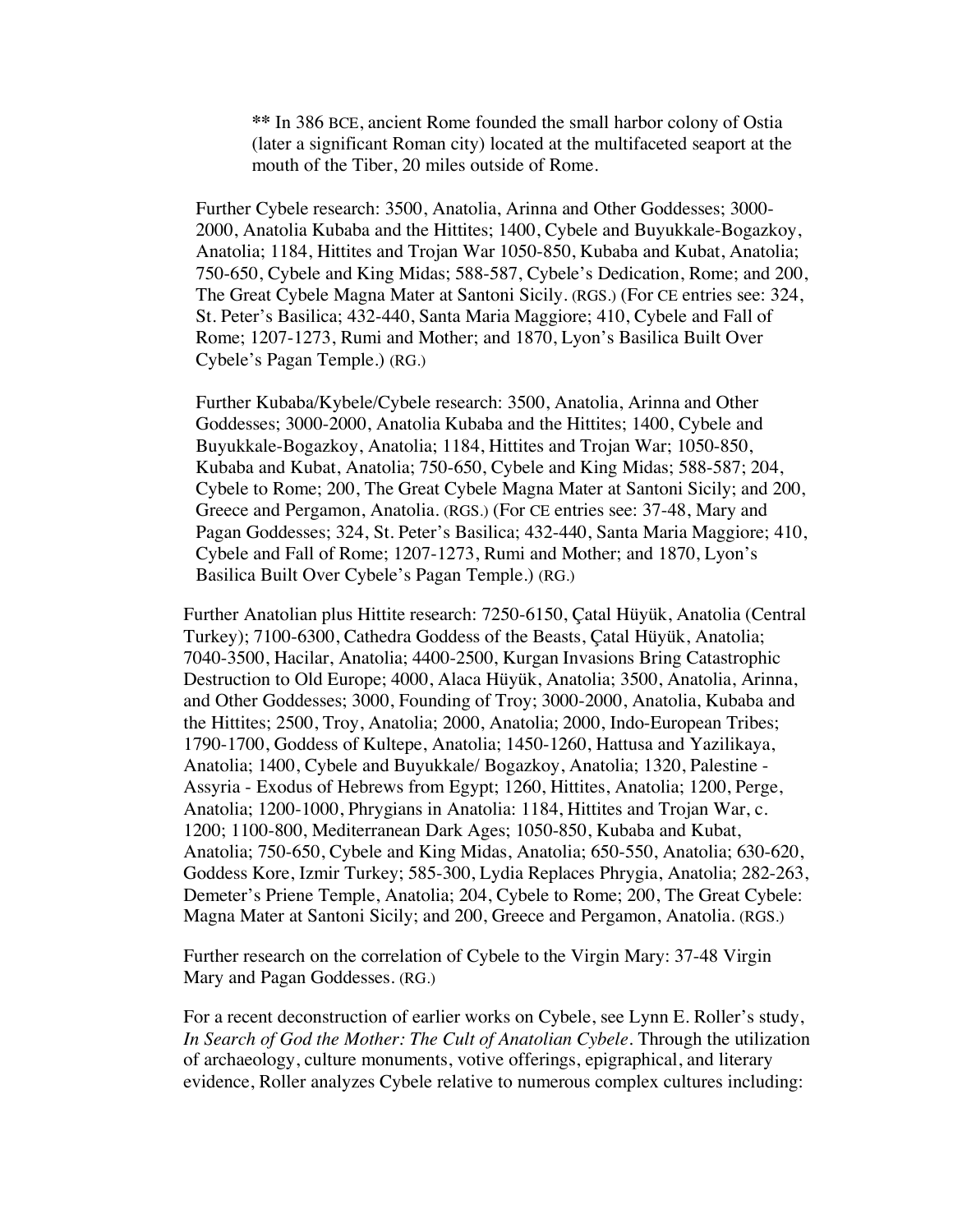Neolithic Çatal Hüyük; Bronze and Early Iron Age; pre-and neo-Phrygian Hittite and Urartian; plus, later aspects of Pagan and Christian clashes (SGM: 2-3.) Roller, Lynn E. *In Search of God the Mother: The Cult of Anatolian Cybele.*

Berkeley, CA: University of California Press, 1999. (SGM.)

For the classical French work on Cybele:

Graillot, Henri. *Le culte de Cybèle, Mère des dieux, à Rome et dans l'empire Romain.* Paris, France: Fontemoing, 1912. (LCD.)

Further research on the various translations and interpretations of: Syrian Kubaba; Lydian Kybebe; Phrygian Kubeleya/Kybele; and Cybebe/Cybele/Cybelus:

Akurgal, Ekrem*. Ancient Civilizations and Ruins of Turkey: From Prehistoric Times until the End of the Roman Empire*. Tran. John Whybrow and Mollie Emre. Ankara, Turkey: Turk Tarih Kurumu Basimevi, 1969. (ACRT.)

- Alvar, Jaime. *Romanizing Oriental Gods: Myth, Salvation and Ethics in the Cults of Cybele, Isis and Mithras*. Tran. Richard Gordon. Leiden, Netherlands: E. J. Brill, 2008. (RIOG.)
- Baring, Anne and Jules Cashford. *The Myth of the Goddess: Evolution of an Image*. London, England: Viking, 1991. 391-415. (MG.)
- Bryce, Trevor. *The Kingdom of the Hittites*. Oxford, England: Oxford University Press, 1999. (KH.)
- Collins, Billie Jean, Mary R. Bachvarova, and Ian Rutherford. *Anatolian Interfaces: Hittites, Greeks, and Their Neighbours: Proceedings of an International Conference on Cross-Cultural Interaction, September 17-19, 2004, Emory University, Atlanta, GA.* Oxford, England: Oxbow Books, 2008. (AIHG.)
- Diakonoff, I. M. "Women in Old Babylonia not under Patriarchal Authority." *Journal of the Economic and Social History of the Orient 29.3 (Oct.*  1986): 225-238. (WOB.)
- Edgu, Ferit, Ed. *The Anatolian Civilizations I: Prehistoric/Hittite/Early Iron Age*. Istanbul, Turkey: Turkish Ministry of Culture and Tourism, 1983. (ACI.)
	- \_\_\_\_\_. *The Anatolian Civilizations II: Greek/Roman/Byzantine*. Trans. Nursin Asgari. Istanbul, Turkey: Turkish Ministry of Culture and Tourism, 1983. (ACII.)
- Ergener, Reşit. *Anatolia, Land of Mother Goddess*. Ankara, Turkey: Hittite Publications, 1988. (AL.)
- Finkelberg, Margalit. "Anatolian Languages and Indo-European Migrations to Greece." *The Classical World* 91.1 (Sep.-Oct. 1997): 3-20. (ALI.)
- Hawkins, J. D. "Kubaba at Karkamiš and Elsewhere." *Anatolian Studies* Vol. 31 (1981): 147-176. (KKE.)
- Justus, Carol F. **"**Indo-Europeaization of Myth and Syntax in Anatolian Hittite: Dating of Texts as an Index*." Journal of Indo-European Studies* Vol. 11.1/2 (Spring-Summer 1983): 59-103. (IEMS.)
- Lanciani, Rodolfo Amedeo. *New Tales of Old Rome*. Boston, MA: Houghton, Mifflin and Co., 1901. (NTOR.)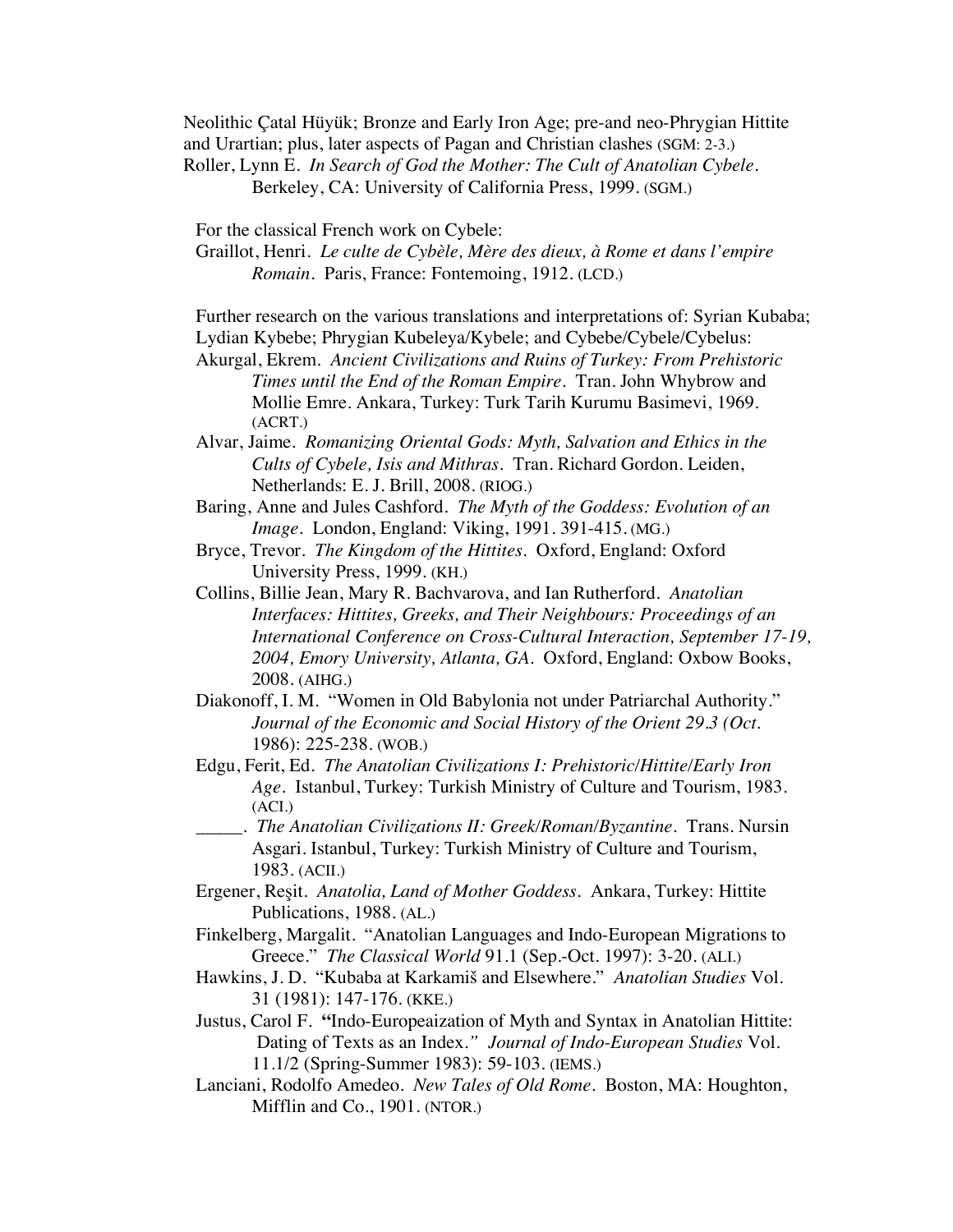- Munn, Mark. "Kybele as Kubaba in a Lydo-Phrygian Context." Paper Presented at the *Cross-Cultural Conference on Hittites, Greeks and Their Neighbors in Central Anatolia.* Emory University, Atlanta, GA: 2004. (KK.)
- \_\_\_\_\_. *The Mother of the Gods, Athens, and the Tyranny of Asia: A Study of Sovereignty in Ancient Religion.* Berkeley, CA: University of California Press, 2006. 120-124. (MGA.)
- \_\_\_\_\_. "Kybele as Kubaba in a Lydo-Phrygian Context." *Anatolian Interfaces: Hittites, Greeks, and Their Neighbours: Proceedings of an International Conference on Cross-Cultural Interaction, September 17-19, 2004, Emory University, Atlanta, GA.* Eds. Billie Jean Collins, Mary R. Bachvarova, and Ian Rutherford. Oxford, England: Oxbow Books, 2008. 159-164. (KKLP.)
- Rein, Mary Jane. *The Cult and Iconography of Lydian Kybele.* Diss. Harvard University, 1993. Ann Arbor, MI: ProQuest/UMI, 1993. (**Publication Number:** AAT 9412386.) (CILK.)
- Roscoe, Will. "Priests of the Goddess: Gender Transgression in Ancient Religion." *History of Religions* 35.3 (Feb. 1996): 195-230. (POG.)
- Sfameni, Giulia Gasparro. *Soteriology and Mystic Aspects in the Cult of Cybele and Attis.* Leiden, Netherlands: E. J. Brill, 1985. (SMA.)
- Showerman, Grant. *The Great Mother of the Gods*. Chicago, IL: Argonaut, 49-70, 92-93, 109. (GMG.)
- Vermaseren, Maarten J. The Legend of Attis in Greek and Roman Art. Leiden, Netherlands: E.J. Brill, 1966. (LAG.)
- \_\_\_\_\_. *Cybele and Attis: The Myth and the Cult.* Trans. A. M. H. Lemmers. London, England: Thames and Hudson, 1977. (CAA: 38-51.)
- Vermaseren, Maarten M. J., and Eugene Lane. *Cybele, Attis, and Related Cults: Essays in Memory of M. J. Vermaseren*. Leiden, Netherlands: E. J. Brill, 1996. (CAR.)
- Vassileva, Maya. "Further Considerations on the Cult of Kybele." *Anatolian Studies* 51 (2001): 51-63. (FC.)

Further keyword research about the possible correlation of the Galli priests and Catholic clergy include: celibacy; castration, "*priestly celibacy"; "clerical celibacy";* eunuch; priesthood; moral theology; Luther; or Calvin. Also see, Babylonian captivity of the church.

Further research of black stones from Tyana:

Vassileva, Maya. "King Midas in Southeastern Anatolia." *Anatolian Interfaces: Hittites, Greeks, and Their Neighbours: Proceedings of an International Conference on Cross-Cultural Interaction, September 17-19, 2004, Emory University, Atlanta, GA.* Eds. Billie Jean Collins, Mary R. Bachvarova, and Ian Rutherford. Oxford, England: Oxbow Books, 2008. 165-172. (KM.)

For further research on recent meteorite studies of ancient black conical stones (baetyls) see keywords: Aphrodite's Palaeo-Paphos Sanctuary; Syrian Elagabal in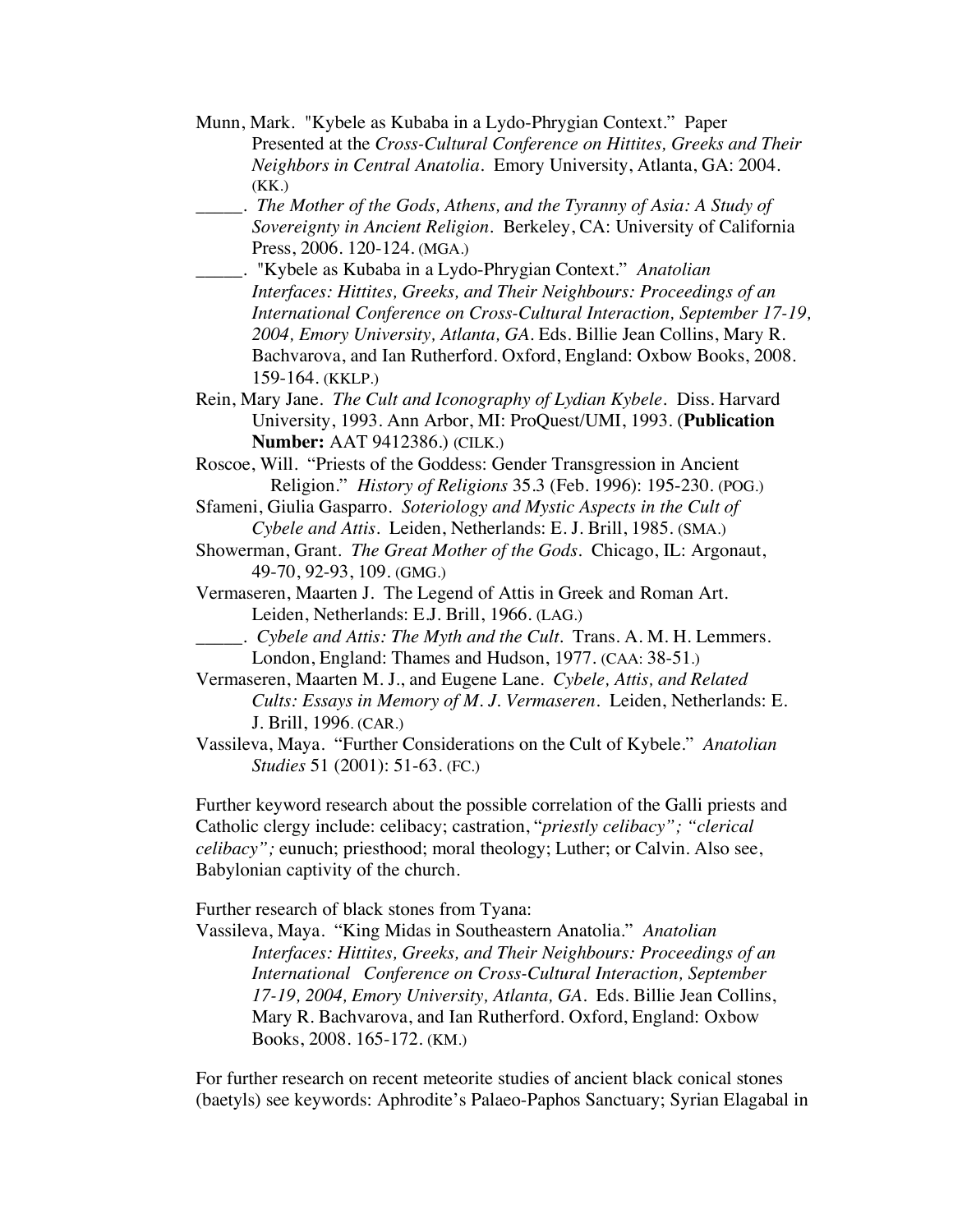Emisa or Emesa; Mecca's black Ka'ab, Ka'aba, Kuba, Kube, or Kaabeh (cube) goddess (CAA: 22); Pessinus; Perge; Sidon; Synnada; Tripolis; Cyrrhus; Mallas; Sardis; Pierian Seleucia; Macedonia; Tyre; Attuda; Samothrace, Pola, Palatine, Cybele/Kubaba/Kybele, Pirro Ligorio, plus Nymphaea.

IMAGE: CYBELE AND HER LION – DRAWN CHARIOT: (ANATOLIA) TURKEY. PHOTO: © GSA. DESCRIPTION, PHRYGIAN CYBELE ENTHRONED IN HER LION – DRAWN BRONZE CHARIOT: (ANATOLIA) TURKEY. (MG: 401, FIG. 8.) SLIDE LOCATION CYBELE, SHEET 1, ROW 1, SLEEVE 2, SLIDE #2, 2ND CENTURY BCE.

IT\_CYB\_S1\_R1\_SL2\_S2.jpg

SHOT ON LOCATION: MUSEUM OF NATURAL HISTORY: NEW YORK, NY. NOTE 1:

> A GRAECO – PERSIAN – ANATOLIAN FUSION OCCURS IN LYDIA IN THE ASSIMILATION OF ANAHITA, THE PERSIAN GODDESS OF FERTILIZING WATERS, TO CYBELE AND TO ARTEMIS EPHESIA. FROM THIS BLENDING, CYBELE IS KNOWN AS METER ANAHITA, ARTEMIS ANAHITA, OR THE PERSIAN ARTEMIS (FOG: 208; RGS). (SOURCE: ENTRY ABOVE.)

NOTE 2: ALSO SEE ASPHODEL LONG'S WEB SITE ON CIIS LIBRARY'S WEB PAGE. NOTE 3: FIELDWORK PROJECT 1993.

IMAGE: CYBELE WITH IDAEAN DACTYLS MUSIC ATTENDANTS: BUYUKKALE, (ANATOLIA) TURKEY.

PHOTO: © GSA. DESCRIPTION: CYBELE WITH IDAEAN DACTYLS MUSIC ATTENDANTS: CITADEL COMPLEX AT BUYUK KALE (BUYUKKALE), ANATOLIA. SLIDE LOCATION TURKEY, SHEET 59, ROW 4, SLEEVE 1, SLIDE #724, BCE. CO\_TUR\_S59\_R4\_SL1\_S724 VS. > CO\_TUR\_S54\_R4\_SL1\_S724

SHOT ON LOCATION: MUSEUM OF ANATOLIAN CULTURES: ANKARA, (ANATOLIA) TURKEY.

NOTE 1: THE FALL OF TROY ALSO MARKS THE DOWNFALL OF THE HITTITE EMPIRE, ANCESTORS OF PHRYGIANS WITH CYBELE AS NATIONAL GODDESS AND TEMPLE AT PESSINUS IN GALATIA (RGS). (RGS: 1184, HITTITES AND TROJAN WAR, C. 1200).

NOTE 2: (CAA: PLATE 145, (10); SMA: 4.)

PHOTO: NOTE CORRECT SLIDE KEY, CHRISI KARVONIDES' TEAM.

IMAGE: CYBELE RE. KUBABA: (ANATOLIA) TURKEY.

PHOTO: © GSA. DESCRIPTION: CYBELE'S ORIGIN INC. GODDESS KUBABA. (TCOP: 154-9.) WINGED – TYPE – URAEUS (OR ANZU?) PROTECTS GODDESS KUBABA: ALTERNATIVE APPELLATIONS INC. LADY KUBABA, KUBA, KABAB, KAABA, ISHTAR OR HEPAT. ACCOUTREMENTS INC. POMEGRANATE OR MIRROR PLUS HIGH POLOS: COMPOSITION IS BASALT, (DARK VOLCANIC ROCK). SOURCE IS HITTITE CARCHEMISH (KARKAMIS), (ANATOLIA) TURKEY, NEAR THE ASSYRIAN (SYRIAN) BORDERS.

SLIDE LOCATION TURKEY, SHEET 53A, ROW 2, SLEEVE 2, SLIDE #29, NEO-HITTITE CO\_TUR\_S53A\_R2\_SL2\_S29.jpg

SHOT ON LOCATION: BRITISH MUSEUM: LONDON, ENGLAND. NOTE 1:

> ADDITIONALLY, THE ROYAL URAEUS (WEDJAT) OR COBRA IS ONE OF THE EGYPTIAN HIEROGLYPHIC SYMBOLS FOR THE GODDESS, ISIS. AS SUCH, THE COBRA (URAEUS) WAS UNDERSTOOD AS A THIRD EYE, ANALOGOUS TO HER WISDOM, PROTECTION, AND MYSTICAL INSIGHT. THEREFORE, IT IS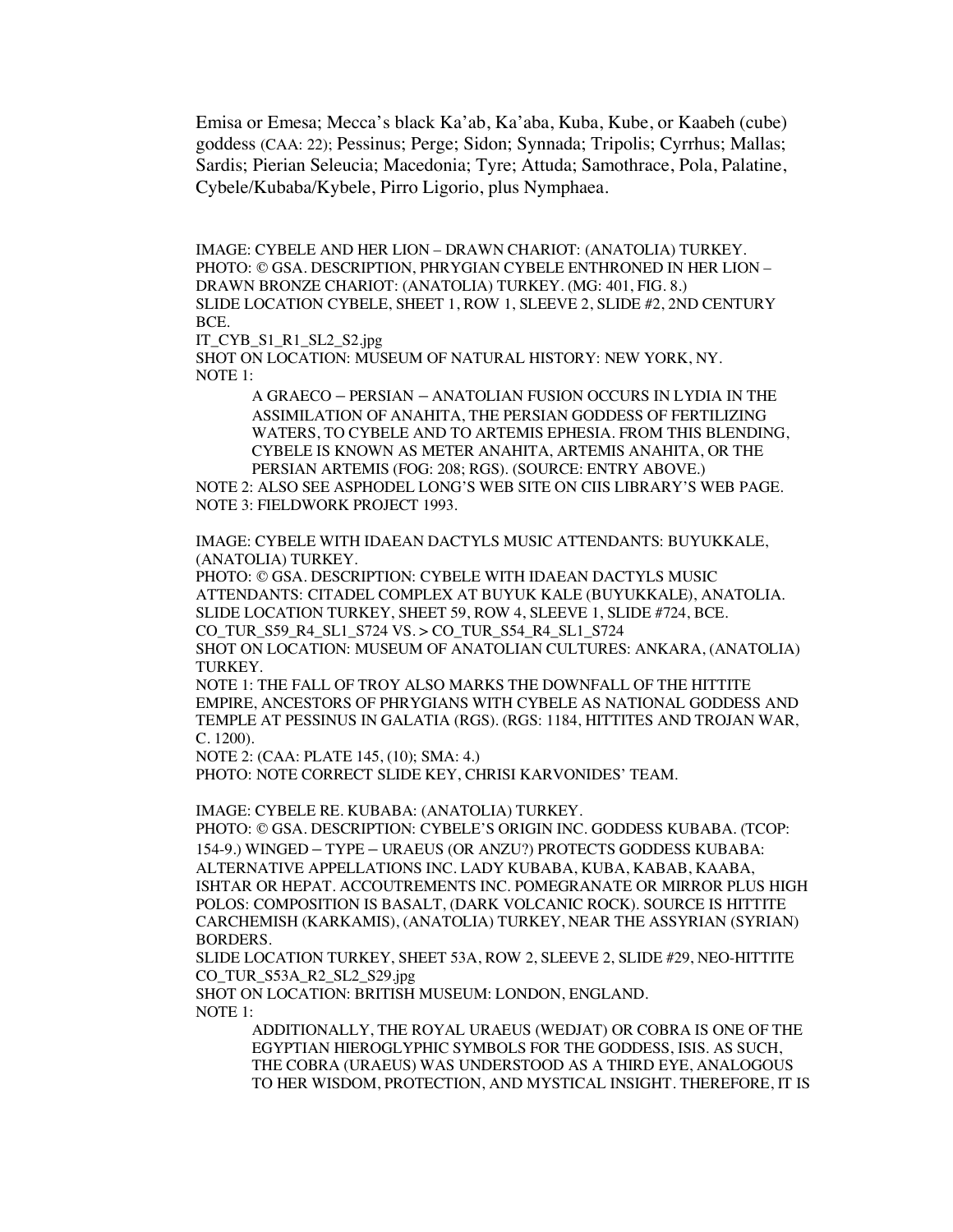NOT UNUSUAL FOR EGYPTIAN TEMPLE ENTRANCES AND DOORWAYS TO BE FRAMED BY THE URAEUS (RGS).

NOTE 2: FIELDWORK PROJECT 1998-202.

PHOTO NOTE: ENHANCE UNDER EXPOSED IMAGE, CHRISI KARVONIDES' TEAM.

IMAGE: ENTHRONED FUNERARY GODDESS: KULTEPE, (ANATOLIA) TURKEY. PHOTO: © GSA. DESCRIPTION: ASSYRIAN CATHEDRA GODDESS WITH FULL TURBAN, ALMOND EYES, DETAILED PUBIC AREA, HANDS HOLDING BREASTS, SEATED ON IVORY THRONE, FOUND NEAR KULTEPE (KARUM), ANATOLIA. SLIDE LOCATION RE-GENESIS PHASE 2, SHEET 1, ROW 2, SLEEVE 3, SLIDE #686, BCE 1790-1700.

IT\_RPT\_S1\_R2\_SL3\_S686.jpg

SHOT ON LOCATION: MUSEUM OF ANATOLIAN CULTURES: ANKARA, (ANATOLIA) **TURKEY** 

NOTE 1:

THE ANATOLIAN HITTITES EVOLVED OUT OF THE ASSYRIAN MERCHANTS THAT IMMIGRATED TO KANESH, OR MODERN KULTEPE NEAR KAYSERI. THE ASSYRIAN CAPITAL WAS HATTUSA/BOGAZKOY THAT ALSO COMPRISED BUYUKKALE (RGS). (SOURCE: ENTRY ABOVE.) NOTE 2: FIELDWORK PROJECT 1986.

IMAGE: METEORITE TRIANGLE STONE: MUSEUM OF NATURAL HISTORY, NEW YORK, NY.

PHOTO: © GSA. DESCRIPTION: ANCIENT METEORITE TRIANGLE (VULVA-SHAPE) STONE.

SLIDE LOCATION STONES, SHEET 1, ROW 2, SLEEVE 5, SLIDE #9s, BCE. IT\_STO\_S1\_R2\_SL5\_S9s.

SHOT ON LOCATION: MUSEUM OF NATURAL HISTORY: NEW YORK, NY. NOTE 1: ANCIENT BLACK TRIANGULAR (VULVA-SHAPE) METEORITE STONES WERE OFTEN WORSHIPED AS GODDESS *YONI-GENITALIA* (SANSKRIT IS UTERUS). (WM: 41.)

NOTE 2: FIELDWORK 1992.

IMAGE: METEORITE TRIANGLE STONE: MUSEUM OF NATURAL HISTORY, NEW YORK, NY.

PHOTO: © GSA. DESCRIPTION: ANCIENT METEORITE TRIANGLE (VULVA-SHAPE) STONE.

SLIDE LOCATION STONES, SHEET 1, ROW 1, SLEEVE 2, SLIDE #1s, BCE. CO\_PET\_S1\_R1\_SL2\_S1s .jpg

SHOT ON LOCATION: MUSEUM OF NATURAL HISTORY: NEW YORK, NY. NOTE 1: ANCIENT BLACK TRIANGULAR (VULVA-SHAPE) METEORITE STONES WERE OFTEN WORSHIPED AS GODDESS *YONI-GENITALIA* (SANSKRIT IS UTERUS). (WM: 41.)

NOTE 2: "THE TRIANGLE AS THE [GENERATIVE] *YONI* (WOMB, VAGINA, VULVA; PLACE OF ORIGIN, BIRTH, AND REST) (MN: 78)."

NOTE 3: FIELDWORK 1992.

PHOTO NOTE: ILLUSTRATION ENHANCEMENT, CHRISI KARVONIDES.

PHOTO: © GSA. DESCRIPTION: METEORITE. SLIDE LOCATION STONES, SHEET 1, ROW 1, SLEEVE 3, SLIDE #2s, BCE, IT\_STO\_S1\_R1\_SL3\_S2s. VS.> IT\_STO\_R1\_SL3\_S2s. SHOT ON LOCATION: MUSEUM OF NATURAL HISTORY: NEW YORK, NY. NOTE 1: FIELDWORK 1992.

IMAGE: WHITE APHRODISIAS' CUBE – LIKE (BAETYL): APHRODISIAS, (ANATOLIA) TURKEY.